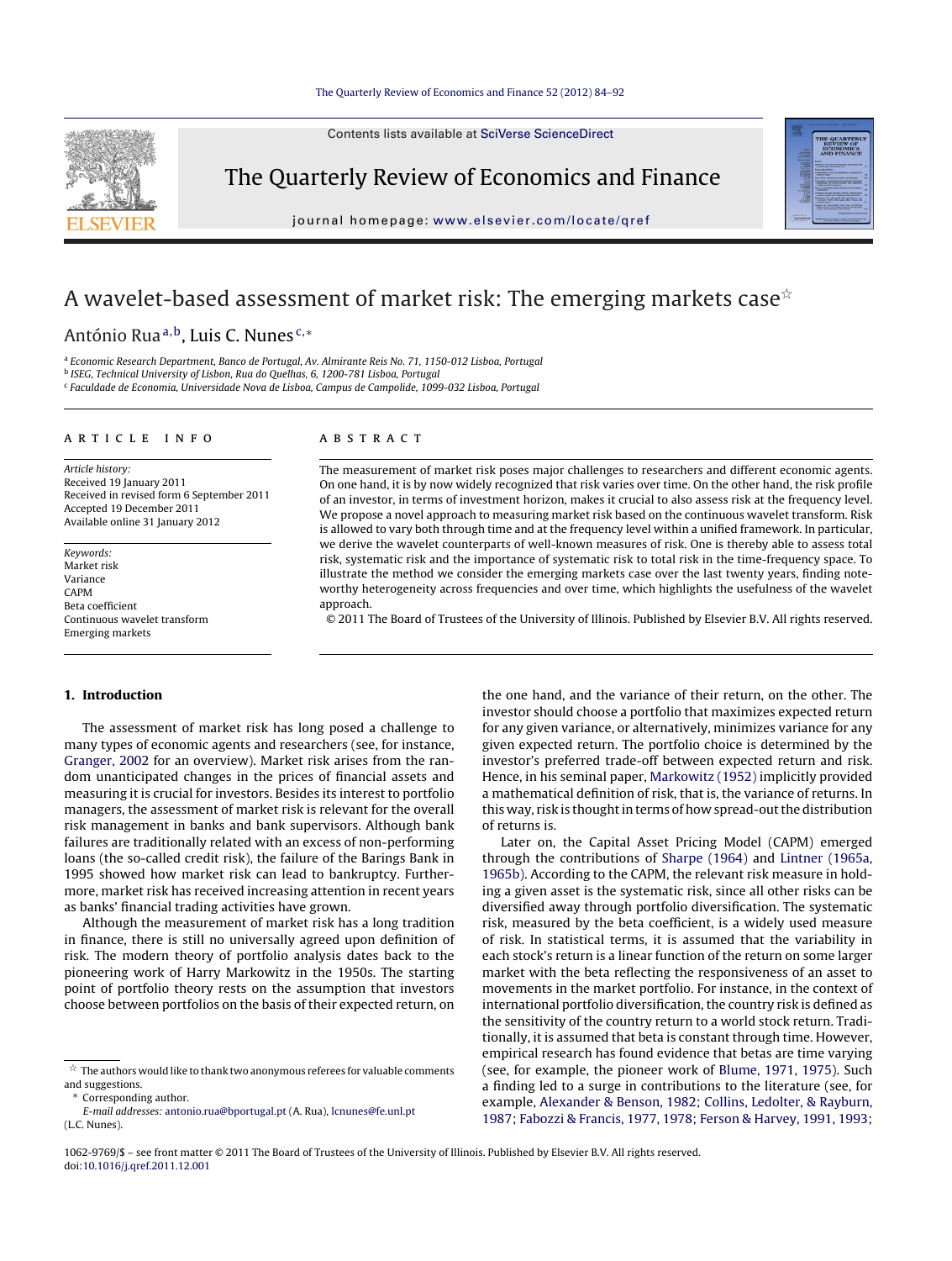[Ghysels,](#page--1-0) [1998;](#page--1-0) [Harvey,](#page--1-0) [1989,](#page--1-0) [1991;](#page--1-0) [Sunder,](#page--1-0) [1980,](#page--1-0) among others). One natural implication of such a result is that risk measurement must be able to account for this time-varying feature.

Besides the time-variation, risk management should also take into account the distinction between the short and long-term investor (see, for example, [Candelon,](#page--1-0) [Piplack,](#page--1-0) [&](#page--1-0) [Straetmans,](#page--1-0) [2008\).](#page--1-0) In fact, the first kind of investor is naturally more interested in risk assessment at higher frequencies, that is, short-term fluctuations, whereas the latter focuses on risk at lower frequencies, that is, long-term fluctuations.Analysis atthe frequency level provides a valuable source of information, considering that different financial decisions occur at different frequencies. Hence, one has to resort to the frequency domain analysis to obtain insights into risk at the frequency level.

In this paper, we re-examine risk measurement through a novel approach, wavelet analysis. Wavelet analysis constitutes a very promising tool as it represents a refinement in terms of analysis in the sense that both time and frequency domains are taken into account. In particular, one can resort to wavelet analysis to provide a unified framework to measure risk in the time-frequency space. As both time and frequency domains are encompassed, one is able to capture the time-varying feature of risk while disentangling its behavior at the frequency level. In this way, one can simultaneously measure the evolving risk exposure and distinguish the risk faced by short and long-term investors. Although wavelets have been more popular in fields such as signal and image processing, meteorology, and physics, among others, such analysis can also shed fruitful light on several economic phenomena (see, for example, the pioneering work of [Ramsey](#page--1-0) [&](#page--1-0) [Lampart,](#page--1-0) [1998a,](#page--1-0) [1998b;](#page--1-0) [Ramsey](#page--1-0) [&](#page--1-0) [Zhang,](#page--1-0) [1996,](#page--1-0) [1997\).](#page--1-0) Recent work using wavelets includes that of, for example, [Kim](#page--1-0) [and](#page--1-0) [In](#page--1-0) [\(2003,](#page--1-0) [2005\),](#page--1-0) who investigate the relationship between financial variables and industrial production and between stock returns [and](#page--1-0) inflation, Gençay, Selçuk, and [Whitcher](#page--1-0) [\(2005\),](#page--1-0) Gençay, [Whitcher,](#page--1-0) [and](#page--1-0) Selçuk [\(2003\)](#page--1-0) and [Fernandez](#page--1-0) [\(2005,](#page--1-0) [2006\),](#page--1-0) who study the CAPM at different frequency scales, [Connor](#page--1-0) [and](#page--1-0) [Rossiter](#page--1-0) [\(2005\)](#page--1-0) focus on commodity prices, [In](#page--1-0) [and](#page--1-0) [Kim](#page--1-0) [\(2006\)](#page--1-0) examine the relationship between the stock and futures markets, [Gallegati](#page--1-0) [and](#page--1-0) [Gallegati](#page--1-0) [\(2007\)](#page--1-0) provide a wavelet variance analysis of output in G-7 countries, [Gallegati,](#page--1-0) [Palestrini,](#page--1-0) [and](#page--1-0) [Petrini](#page--1-0) [\(2008\)](#page--1-0) and [Yogo](#page--1-0) [\(2008\)](#page--1-0) resort to wavelets for business cycle analysis, [Rua](#page--1-0) [\(2011\)](#page--1-0) focuses on forecasting GDP growth in the major euro area countries, and others (see [Crowley,](#page--1-0) [2007,](#page--1-0) for a survey). However, up to now, most of the work drawing on wavelets has been based on the discrete wavelet transform. In this paper we focus on the continuous wavelet transform to assess market risk (see also, for example, [Aguiar-Conraria](#page--1-0) [&](#page--1-0) [Soares,](#page--1-0) [2011a,](#page--1-0) [2011b,](#page--1-0) [2011c;](#page--1-0) [Crowley](#page--1-0) [&](#page--1-0) [Mayes,](#page--1-0) [2008;](#page--1-0) [Raihan,](#page--1-0) [Wen,](#page--1-0) [&](#page--1-0) [Zeng,](#page--1-0) [2005;](#page--1-0) [Rua,](#page--1-0) [2010,](#page--1-0) [2012;](#page--1-0) [Rua](#page--1-0) [&](#page--1-0) [Nunes,](#page--1-0) [2009;](#page--1-0) [Tonn,](#page--1-0) [Li,](#page--1-0) [&](#page--1-0) [McCarthy,](#page--1-0) [2010\).](#page--1-0)

We provide an illustration by considering the emerging markets case. The new equity markets that have emerged around the world have received considerable attention in the last two decades, leading to extensive recent literature on this topic (see, for example, [Bekaert](#page--1-0) [&Harvey,1995,1997,2000,2002,2003;Chambet](#page--1-0) [&](#page--1-0) [Gibson,](#page--1-0) [2008;](#page--1-0) [De](#page--1-0) [Jong](#page--1-0) [&](#page--1-0) [De](#page--1-0) [Roon,](#page--1-0) [2005;](#page--1-0) [Dimitrakopoulos,](#page--1-0) [Kavussanos,](#page--1-0) [&](#page--1-0) [Spyrou,](#page--1-0) [2010;](#page--1-0) [Estrada,](#page--1-0) [2000;](#page--1-0) [Garcia](#page--1-0) [&](#page--1-0) [Ghysels,](#page--1-0) [1998;](#page--1-0) [Harvey,](#page--1-0) [1995,](#page--1-0) among others). The fact that the volatility of stock prices changes over time has long been known (see, for example, [Fama,](#page--1-0) [1965\),](#page--1-0) and such features have also been documented for the emerging markets. The time variation of risk comes even more naturally in these countries due to the changing economic environment resulting from capital market liberalizations or the increasing integration with world markets and the evolution of political risks. In fact, several papers have acknowledged time varying volatility and betas for the emerging markets (see, for example, [Bekaert](#page--1-0) [&](#page--1-0) [Harvey,](#page--1-0) [1997,](#page--1-0) [2000,](#page--1-0) [2002,](#page--1-0) [2003;](#page--1-0) [Estrada,](#page--1-0) [2000;](#page--1-0) [Santis](#page--1-0) [&](#page--1-0) [Imrohoroglu,](#page--1-0) [1997\).](#page--1-0)

Moreover, the process of market integration is a gradual one, as emphasized by[Bekaert](#page--1-0) [and](#page--1-0) [Harvey](#page--1-0) [\(2002\).](#page--1-0) Therefore,methods that allow for gradual transitions at changing speeds, such as wavelets, are preferable to segmenting the analysis into various subperiods. Hence, the emerging markets case makes an interesting example for measuring risk with the continuous wavelet transform.

This paper is organized as follows. In Section 2, the main building blocks of wavelet analysis are presented. In [Section](#page--1-0) [3,](#page--1-0) we provide the wavelet counterpart of well-known risk measures. In [Section](#page--1-0) [4,](#page--1-0) an application to the emerging markets case is provided. [Section](#page--1-0) [5](#page--1-0) concludes.

#### **2. Wavelet analysis**

The wavelet transform decomposes a time series in terms of some elementary functions, the daughter wavelets or simply wavelets  $\psi_{\tau,s}(t)$ . Wavelets are "small waves" that grow and decay in a limited time period. These wavelets result from a mother wavelet  $\psi(t)$  that can be expressed as a function of the time position  $\tau$ (translation parameter) and the scale s (dilation parameter), which is related with the frequency. While the Fourier transform decomposes the time series into infinite length sines and cosines (see, for example, [Priestley,](#page--1-0) [1981\),](#page--1-0) discarding all time-localization information, the basis functions of the wavelet transform are shifted and scaled versions of the time-localized mother wavelet. In fact, wavelet analysis can be seen as a refinement of Fourier analysis. More explicitly, wavelets are defined as

$$
\psi_{\tau,s}(t) = \frac{1}{\sqrt{s}} \psi\left(\frac{t-\tau}{s}\right) \tag{1}
$$

where  $(1/\sqrt{s})$  is a normalization factor to ensure that wavelet transforms are comparable across scales and time series. To be a mother wavelet,  $\psi(t)$  must meet several conditions (see, for example, [Percival](#page--1-0) [&](#page--1-0) [Walden,](#page--1-0) [2000\):](#page--1-0) it must have zero mean,  $\int_{-\infty}^{+\infty} \psi(t)dt = 0$ ; its square integrates to unity,  $\int_{-\infty}^{+\infty} \psi^2(t)dt = 1$ , which means that  $\psi(t)$  is limited to an interval of time; and it should also satisfy the so-called admissibility condition,  $0 < C_{\psi}$  $\int_0^{+\infty} (|\widehat{\psi}(\omega)|^2)/(\omega)d\omega < +\infty$  where  $\widehat{\psi}(\omega)$  is the Fourier transform of  $\psi(t)$ , that is,  $\widehat{\psi}(\omega) = \int_{-\infty}^{+\infty} \psi(t)e^{-i\omega\tau}dt$ . The last condition allows the reconstruction of a time series  $x(t)$  from its continuous wavelet transform,  $W_x(\tau, s)$ . Thus, it is possible to recover  $x(t)$  from its wavelet transform through the following formula

$$
x(t) = \frac{1}{C_{\psi}} \int_0^{+\infty} \left[ \int_{-\infty}^{+\infty} \frac{1}{\sqrt{s}} \psi \left( \frac{t-\tau}{s} \right) W_x(\tau, s) d\tau \right] \frac{ds}{s^2}
$$
(2)

The continuous wavelet transform of a time series  $x(t)$  with respect to  $\psi(t)$  is given by the following convolution

$$
W_x(\tau, s) = \int_{-\infty}^{+\infty} x(t) \psi_{\tau, s}^*(t) dt = \frac{1}{\sqrt{s}} \int_{-\infty}^{+\infty} x(t) \psi^* \left(\frac{t - \tau}{s}\right) dt \qquad (3)
$$

where \* denotes the complex conjugate. For a discrete time series,  $x(t)$ ,  $t = 1, \ldots, N$  we have

$$
W_x(\tau, s) = \frac{1}{\sqrt{s}} \sum_{t=1}^{N} x(t) \psi^* \left( \frac{t - \tau}{s} \right)
$$
 (4)

Although it is possible to compute the wavelet transform in the time domain using Eq. (4), a more convenient way to implement it is to carry out the wavelet transform in Fourier space (see, for